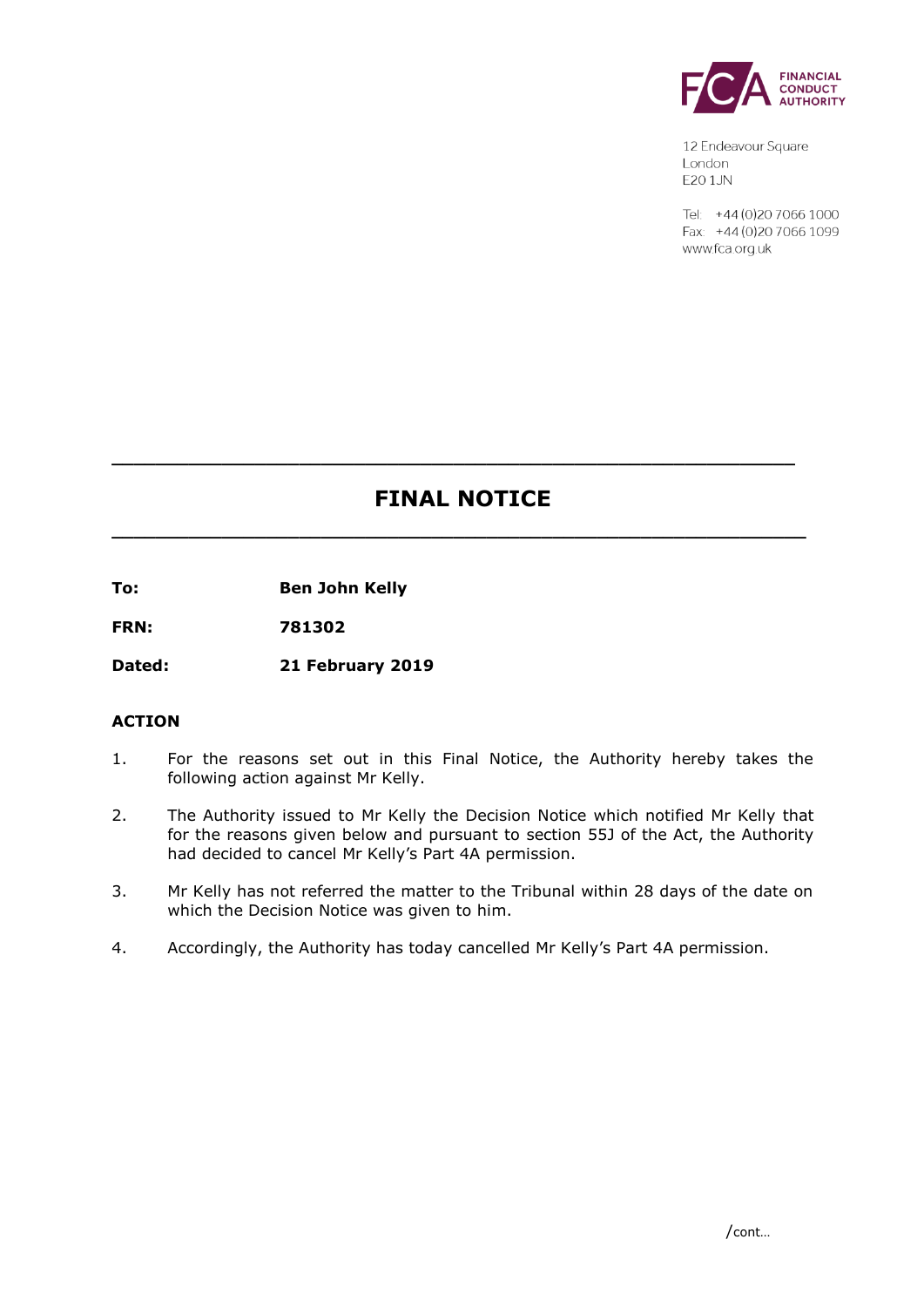#### **DEFINITIONS**

5. The definitions below are used in this Final Notice:

"the Act" means the Financial Services and Markets Act 2000;

"the Authority" means the Financial Conduct Authority;

"the Decision Notice" means the Decision Notice issued by the Authority to Mr Kelly dated 7 November 2018;

"Mr Kelly's Part 4A permission" means the permission granted by the Authority to Ben John Kelly pursuant to Part 4A of the Act;

"the Overdue Balance" means the outstanding sum of £125.84, owed by Mr Kelly to the Authority for annual fees and levies for the period 1 April 2017 to 31 March 2018, which was due for payment by 23 September 2017;

"the Principles" means the Authority's Principles for Businesses;

"the suitability Threshold Condition" means the threshold condition set out in paragraph 2E of Schedule 6 to the Act;

"the Threshold Conditions" means the threshold conditions set out in Schedule 6 to the Act;

"the Tribunal" means the Upper Tribunal (Tax and Chancery Chamber); and

"the Warning Notice" means the Warning Notice issued by the Authority to Mr Kelly dated 10 October 2018.

#### **REASONS FOR THE ACTION**

- 6. On the basis of the facts and matters and conclusions described in the Warning Notice, and in the Decision Notice, it appears to the Authority that Mr Kelly is failing to satisfy the suitability Threshold Condition, in that the Authority is not satisfied that Mr Kelly is a fit and proper person having regard to all the circumstances, including whether Mr Kelly managed his business in such a way as to ensure that his affairs were conducted in a sound and prudent manner.
- 7. Mr Kelly has failed to pay the Overdue Balance and he has not been open and cooperative in all his dealings with the Authority, in that Mr Kelly has failed to respond to the Authority's repeated requests for him to pay the Overdue Balance, and has thereby failed to comply with Principle 11 of the Principles and to satisfy the Authority that he is ready, willing and organised to comply with the requirements and standards of the regulatory system.
- 8. These failures, which are significant in the context of Mr Kelly's suitability, lead the Authority to conclude that Mr Kelly has failed to manage his business in such a way as to ensure that his affairs are conducted in a sound and prudent manner, that he is not a fit and proper person, and that he is therefore failing to satisfy the Threshold Conditions in relation to the regulated activities for which he was granted a Part 4A permission.